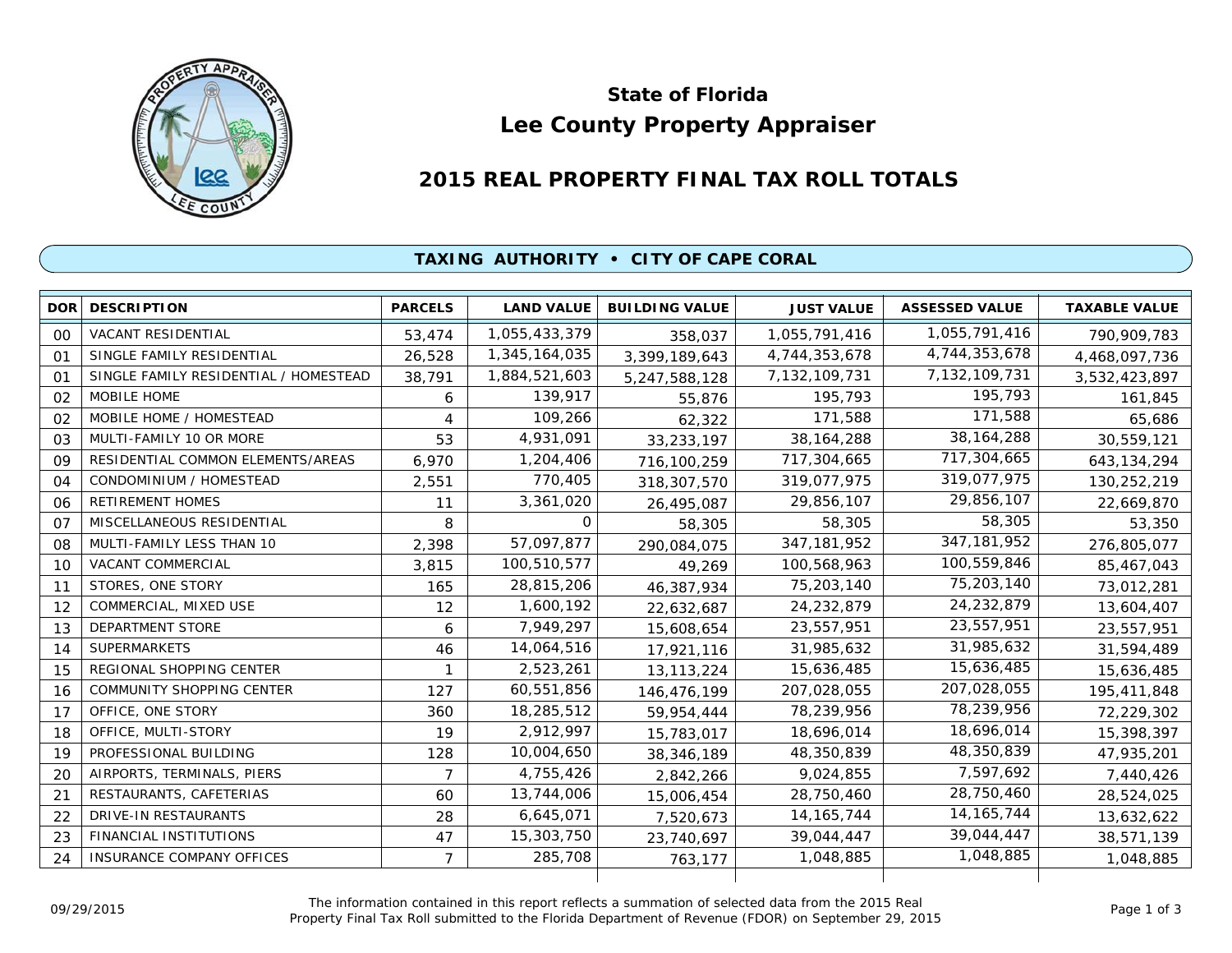#### **TAXING AUTHORITY • CITY OF CAPE CORAL**

| 436,480<br>125,349<br>436,480<br>REPAIR SERVICE SHOPS<br>25<br>4<br>408,016<br>311,131<br>5,098,546<br>17<br>2,389,351<br>5,098,546<br><b>SERVICE STATIONS</b><br>4,979,489<br>26<br>2,709,195<br>26,496,235<br>9,876,402<br>26,883,410<br>AUTO SALES, REPAIR, ETC<br>85<br>27<br>16,619,833<br>25,168,560<br>2,050,421<br>1,771,365<br>2,050,421<br>PARKING LOTS, MH PARKS, ETC<br>8<br>28<br>1,947,560<br>279,056<br>4,817,396<br>1,204,528<br>ENCLOSED THEATER/AUDITORIUM<br>8<br>4,817,396<br>32<br>3,481,535<br>3,612,868<br>2,448,093<br>507,439<br>NIGHT CLUBS, LOUNGES, BARS<br>10<br>2,448,093<br>33<br>2,266,146<br>1,940,654<br>2,681,068<br>850,770<br>2,681,068<br>BOWLING ALLEYS, RINKS, ARENAS<br>2<br>34<br>1,830,298<br>2,681,068<br>1,508,112<br>796,506<br>$\overline{2}$<br>1,508,112<br>TOURIST ATTRACTIONS<br>35<br>711,606<br>1,508,112<br>2,804,182<br>3<br>1,357,198<br>2,804,182<br>GOLF COURSE, DRIVING RANGE<br>38<br>2,794,622<br>1,446,984<br>15,586,932<br>2,199,060<br>15,586,932<br>HOTELS, MOTELS<br>6<br>39<br>13,387,872<br>10,327,079<br>5,229,807<br>5,232,561<br>5,170,803<br>VACANT INDUSTRIAL<br>68<br>40<br>5,069,468<br>59,004<br>11,422,753<br>2,005,420<br>LIGHT MANUFACTURING<br>11,422,753<br>28<br>41<br>9,417,333<br>11,005,440<br>104,957<br>59,994<br>MINERAL PROCESSING<br>104,957<br>47<br>$\mathbf{1}$<br>79,993<br>44,963<br>98,346,322<br>17,166,402<br>98,346,322<br>WAREHOUSING, DISTRIBUTION TERMINALS<br>421<br>81,179,920<br>91,746,236<br>48<br>104,428<br>82,907<br>CROPLAND CLASS III<br>114,021<br>53<br>$\mathbf{1}$<br>21,521<br>104,428<br>1,345,505<br>1,345,505<br>TIMBERLAND INDEX 90+<br>6,745,179<br>54<br>11<br>1,345,505<br>$\mathbf{O}$<br>478,633<br>464,856<br><b>GRAZING LAND CLASS I</b><br>10<br>2,212,307<br>228,638<br>60<br>13,777<br>293,717<br>208,521<br>1,690,251<br><b>GRAZING LAND CLASS II</b><br>8<br>236,371<br>61<br>85,196<br>173,336<br>17,976<br>502,306<br><b>GRAZING LAND CLASS III</b><br>62<br>4<br>155,360<br>64,308<br>840,890<br>437,080<br>7<br>1,905,182<br>POULTRY, BEES, TROPICAL FISH, RABBITS<br>612,713<br>67<br>403,810<br>330,984<br>57,564<br>DAIRIES, FEED LOTS<br>3<br>477,120<br>68<br>154,988<br>273,420<br>2,685,034<br>2,682,782<br>VACANT INSTITUTIONAL<br>2,685,034<br>70<br>101<br>2,252<br>$\Omega$<br>78,430,289<br>9,711,679<br>CHURCHES, TEMPLES<br>62<br>78,430,289<br>71<br>201,025<br>68,718,610<br>4,050,147<br>699,472<br>PRIVATE SCHOOLS & COLLEGES<br>4,050,147<br>72<br>6<br>3,350,675<br>$\circ$<br>7,249,663<br>PRIVATELY OWNED HOSPITALS<br>3<br>1,014,600<br>7,249,663<br>73<br>$\Omega$<br>6,235,063<br>26,817,984<br>2,151,893<br>HOMES FOR THE AGED<br>26,817,984<br>6,435,585<br>74<br>4<br>24,666,091<br>11,658,905<br>2,246,824<br>ORPHANAGES, NON-PROFIT SERVICE<br>11,658,905<br>75<br>80,975<br>41<br>9,412,081<br>7,690,473<br>CLUBS, LODGES, UNION HALLS<br>1,747,051<br>7,690,473<br>487,023<br>77<br>14<br>5,943,422<br>60,906,847<br>VACANT GOVERNMENTAL<br>60,773,451<br>61,004,518<br>80<br>1,612<br>2,329<br>133,396<br>9,774,519<br>FOREST, PARKS, RECREATIONAL<br>9,692,892<br>9,774,519<br>82<br>47<br>81,627<br>$\circ$<br>411,125,070<br>25,846,111<br>PUBLIC COUNTY SCHOOLS<br>411,125,070<br>83<br>31<br>$\Omega$<br>385,278,959<br>69,777,807<br><b>HOSPITALS</b><br>$\overline{2}$<br>4,845,249<br>69,777,807<br>85<br>64,932,558<br>11,045,400<br>9,040,791<br>1,818,411<br><b>COUNTIES - OTHER</b><br>9,040,791<br>86<br>24<br>7,222,380<br>$\circ$<br>2,426,961<br>2,111,059<br>STATE - OTHER<br>2,426,961<br>87<br>$\overline{2}$<br>315,902<br>0<br>7,136,665<br>FEDERAL - OTHER<br>3<br>1,897,607<br>7,136,665<br>$\overline{0}$<br>88<br>5,239,058 | DOR DESCRIPTION | <b>PARCELS</b> | <b>LAND VALUE</b> | <b>BUILDING VALUE</b> | <b>JUST VALUE</b> | <b>ASSESSED VALUE</b> | <b>TAXABLE VALUE</b> |
|--------------------------------------------------------------------------------------------------------------------------------------------------------------------------------------------------------------------------------------------------------------------------------------------------------------------------------------------------------------------------------------------------------------------------------------------------------------------------------------------------------------------------------------------------------------------------------------------------------------------------------------------------------------------------------------------------------------------------------------------------------------------------------------------------------------------------------------------------------------------------------------------------------------------------------------------------------------------------------------------------------------------------------------------------------------------------------------------------------------------------------------------------------------------------------------------------------------------------------------------------------------------------------------------------------------------------------------------------------------------------------------------------------------------------------------------------------------------------------------------------------------------------------------------------------------------------------------------------------------------------------------------------------------------------------------------------------------------------------------------------------------------------------------------------------------------------------------------------------------------------------------------------------------------------------------------------------------------------------------------------------------------------------------------------------------------------------------------------------------------------------------------------------------------------------------------------------------------------------------------------------------------------------------------------------------------------------------------------------------------------------------------------------------------------------------------------------------------------------------------------------------------------------------------------------------------------------------------------------------------------------------------------------------------------------------------------------------------------------------------------------------------------------------------------------------------------------------------------------------------------------------------------------------------------------------------------------------------------------------------------------------------------------------------------------------------------------------------------------------------------------------------------------------------------------------------------------------------------------------------------------------------------------------------------------------------------------------------------------------------------------------------------------------------------------------------------------------------------------------------------------------------------------------------------------------------------------------------------------------------------------------------------------------------------------------------------------------------------------|-----------------|----------------|-------------------|-----------------------|-------------------|-----------------------|----------------------|
|                                                                                                                                                                                                                                                                                                                                                                                                                                                                                                                                                                                                                                                                                                                                                                                                                                                                                                                                                                                                                                                                                                                                                                                                                                                                                                                                                                                                                                                                                                                                                                                                                                                                                                                                                                                                                                                                                                                                                                                                                                                                                                                                                                                                                                                                                                                                                                                                                                                                                                                                                                                                                                                                                                                                                                                                                                                                                                                                                                                                                                                                                                                                                                                                                                                                                                                                                                                                                                                                                                                                                                                                                                                                                                                                |                 |                |                   |                       |                   |                       |                      |
|                                                                                                                                                                                                                                                                                                                                                                                                                                                                                                                                                                                                                                                                                                                                                                                                                                                                                                                                                                                                                                                                                                                                                                                                                                                                                                                                                                                                                                                                                                                                                                                                                                                                                                                                                                                                                                                                                                                                                                                                                                                                                                                                                                                                                                                                                                                                                                                                                                                                                                                                                                                                                                                                                                                                                                                                                                                                                                                                                                                                                                                                                                                                                                                                                                                                                                                                                                                                                                                                                                                                                                                                                                                                                                                                |                 |                |                   |                       |                   |                       |                      |
|                                                                                                                                                                                                                                                                                                                                                                                                                                                                                                                                                                                                                                                                                                                                                                                                                                                                                                                                                                                                                                                                                                                                                                                                                                                                                                                                                                                                                                                                                                                                                                                                                                                                                                                                                                                                                                                                                                                                                                                                                                                                                                                                                                                                                                                                                                                                                                                                                                                                                                                                                                                                                                                                                                                                                                                                                                                                                                                                                                                                                                                                                                                                                                                                                                                                                                                                                                                                                                                                                                                                                                                                                                                                                                                                |                 |                |                   |                       |                   |                       |                      |
|                                                                                                                                                                                                                                                                                                                                                                                                                                                                                                                                                                                                                                                                                                                                                                                                                                                                                                                                                                                                                                                                                                                                                                                                                                                                                                                                                                                                                                                                                                                                                                                                                                                                                                                                                                                                                                                                                                                                                                                                                                                                                                                                                                                                                                                                                                                                                                                                                                                                                                                                                                                                                                                                                                                                                                                                                                                                                                                                                                                                                                                                                                                                                                                                                                                                                                                                                                                                                                                                                                                                                                                                                                                                                                                                |                 |                |                   |                       |                   |                       |                      |
|                                                                                                                                                                                                                                                                                                                                                                                                                                                                                                                                                                                                                                                                                                                                                                                                                                                                                                                                                                                                                                                                                                                                                                                                                                                                                                                                                                                                                                                                                                                                                                                                                                                                                                                                                                                                                                                                                                                                                                                                                                                                                                                                                                                                                                                                                                                                                                                                                                                                                                                                                                                                                                                                                                                                                                                                                                                                                                                                                                                                                                                                                                                                                                                                                                                                                                                                                                                                                                                                                                                                                                                                                                                                                                                                |                 |                |                   |                       |                   |                       |                      |
|                                                                                                                                                                                                                                                                                                                                                                                                                                                                                                                                                                                                                                                                                                                                                                                                                                                                                                                                                                                                                                                                                                                                                                                                                                                                                                                                                                                                                                                                                                                                                                                                                                                                                                                                                                                                                                                                                                                                                                                                                                                                                                                                                                                                                                                                                                                                                                                                                                                                                                                                                                                                                                                                                                                                                                                                                                                                                                                                                                                                                                                                                                                                                                                                                                                                                                                                                                                                                                                                                                                                                                                                                                                                                                                                |                 |                |                   |                       |                   |                       |                      |
|                                                                                                                                                                                                                                                                                                                                                                                                                                                                                                                                                                                                                                                                                                                                                                                                                                                                                                                                                                                                                                                                                                                                                                                                                                                                                                                                                                                                                                                                                                                                                                                                                                                                                                                                                                                                                                                                                                                                                                                                                                                                                                                                                                                                                                                                                                                                                                                                                                                                                                                                                                                                                                                                                                                                                                                                                                                                                                                                                                                                                                                                                                                                                                                                                                                                                                                                                                                                                                                                                                                                                                                                                                                                                                                                |                 |                |                   |                       |                   |                       |                      |
|                                                                                                                                                                                                                                                                                                                                                                                                                                                                                                                                                                                                                                                                                                                                                                                                                                                                                                                                                                                                                                                                                                                                                                                                                                                                                                                                                                                                                                                                                                                                                                                                                                                                                                                                                                                                                                                                                                                                                                                                                                                                                                                                                                                                                                                                                                                                                                                                                                                                                                                                                                                                                                                                                                                                                                                                                                                                                                                                                                                                                                                                                                                                                                                                                                                                                                                                                                                                                                                                                                                                                                                                                                                                                                                                |                 |                |                   |                       |                   |                       |                      |
|                                                                                                                                                                                                                                                                                                                                                                                                                                                                                                                                                                                                                                                                                                                                                                                                                                                                                                                                                                                                                                                                                                                                                                                                                                                                                                                                                                                                                                                                                                                                                                                                                                                                                                                                                                                                                                                                                                                                                                                                                                                                                                                                                                                                                                                                                                                                                                                                                                                                                                                                                                                                                                                                                                                                                                                                                                                                                                                                                                                                                                                                                                                                                                                                                                                                                                                                                                                                                                                                                                                                                                                                                                                                                                                                |                 |                |                   |                       |                   |                       |                      |
|                                                                                                                                                                                                                                                                                                                                                                                                                                                                                                                                                                                                                                                                                                                                                                                                                                                                                                                                                                                                                                                                                                                                                                                                                                                                                                                                                                                                                                                                                                                                                                                                                                                                                                                                                                                                                                                                                                                                                                                                                                                                                                                                                                                                                                                                                                                                                                                                                                                                                                                                                                                                                                                                                                                                                                                                                                                                                                                                                                                                                                                                                                                                                                                                                                                                                                                                                                                                                                                                                                                                                                                                                                                                                                                                |                 |                |                   |                       |                   |                       |                      |
|                                                                                                                                                                                                                                                                                                                                                                                                                                                                                                                                                                                                                                                                                                                                                                                                                                                                                                                                                                                                                                                                                                                                                                                                                                                                                                                                                                                                                                                                                                                                                                                                                                                                                                                                                                                                                                                                                                                                                                                                                                                                                                                                                                                                                                                                                                                                                                                                                                                                                                                                                                                                                                                                                                                                                                                                                                                                                                                                                                                                                                                                                                                                                                                                                                                                                                                                                                                                                                                                                                                                                                                                                                                                                                                                |                 |                |                   |                       |                   |                       |                      |
|                                                                                                                                                                                                                                                                                                                                                                                                                                                                                                                                                                                                                                                                                                                                                                                                                                                                                                                                                                                                                                                                                                                                                                                                                                                                                                                                                                                                                                                                                                                                                                                                                                                                                                                                                                                                                                                                                                                                                                                                                                                                                                                                                                                                                                                                                                                                                                                                                                                                                                                                                                                                                                                                                                                                                                                                                                                                                                                                                                                                                                                                                                                                                                                                                                                                                                                                                                                                                                                                                                                                                                                                                                                                                                                                |                 |                |                   |                       |                   |                       |                      |
|                                                                                                                                                                                                                                                                                                                                                                                                                                                                                                                                                                                                                                                                                                                                                                                                                                                                                                                                                                                                                                                                                                                                                                                                                                                                                                                                                                                                                                                                                                                                                                                                                                                                                                                                                                                                                                                                                                                                                                                                                                                                                                                                                                                                                                                                                                                                                                                                                                                                                                                                                                                                                                                                                                                                                                                                                                                                                                                                                                                                                                                                                                                                                                                                                                                                                                                                                                                                                                                                                                                                                                                                                                                                                                                                |                 |                |                   |                       |                   |                       |                      |
|                                                                                                                                                                                                                                                                                                                                                                                                                                                                                                                                                                                                                                                                                                                                                                                                                                                                                                                                                                                                                                                                                                                                                                                                                                                                                                                                                                                                                                                                                                                                                                                                                                                                                                                                                                                                                                                                                                                                                                                                                                                                                                                                                                                                                                                                                                                                                                                                                                                                                                                                                                                                                                                                                                                                                                                                                                                                                                                                                                                                                                                                                                                                                                                                                                                                                                                                                                                                                                                                                                                                                                                                                                                                                                                                |                 |                |                   |                       |                   |                       |                      |
|                                                                                                                                                                                                                                                                                                                                                                                                                                                                                                                                                                                                                                                                                                                                                                                                                                                                                                                                                                                                                                                                                                                                                                                                                                                                                                                                                                                                                                                                                                                                                                                                                                                                                                                                                                                                                                                                                                                                                                                                                                                                                                                                                                                                                                                                                                                                                                                                                                                                                                                                                                                                                                                                                                                                                                                                                                                                                                                                                                                                                                                                                                                                                                                                                                                                                                                                                                                                                                                                                                                                                                                                                                                                                                                                |                 |                |                   |                       |                   |                       |                      |
|                                                                                                                                                                                                                                                                                                                                                                                                                                                                                                                                                                                                                                                                                                                                                                                                                                                                                                                                                                                                                                                                                                                                                                                                                                                                                                                                                                                                                                                                                                                                                                                                                                                                                                                                                                                                                                                                                                                                                                                                                                                                                                                                                                                                                                                                                                                                                                                                                                                                                                                                                                                                                                                                                                                                                                                                                                                                                                                                                                                                                                                                                                                                                                                                                                                                                                                                                                                                                                                                                                                                                                                                                                                                                                                                |                 |                |                   |                       |                   |                       |                      |
|                                                                                                                                                                                                                                                                                                                                                                                                                                                                                                                                                                                                                                                                                                                                                                                                                                                                                                                                                                                                                                                                                                                                                                                                                                                                                                                                                                                                                                                                                                                                                                                                                                                                                                                                                                                                                                                                                                                                                                                                                                                                                                                                                                                                                                                                                                                                                                                                                                                                                                                                                                                                                                                                                                                                                                                                                                                                                                                                                                                                                                                                                                                                                                                                                                                                                                                                                                                                                                                                                                                                                                                                                                                                                                                                |                 |                |                   |                       |                   |                       |                      |
|                                                                                                                                                                                                                                                                                                                                                                                                                                                                                                                                                                                                                                                                                                                                                                                                                                                                                                                                                                                                                                                                                                                                                                                                                                                                                                                                                                                                                                                                                                                                                                                                                                                                                                                                                                                                                                                                                                                                                                                                                                                                                                                                                                                                                                                                                                                                                                                                                                                                                                                                                                                                                                                                                                                                                                                                                                                                                                                                                                                                                                                                                                                                                                                                                                                                                                                                                                                                                                                                                                                                                                                                                                                                                                                                |                 |                |                   |                       |                   |                       |                      |
|                                                                                                                                                                                                                                                                                                                                                                                                                                                                                                                                                                                                                                                                                                                                                                                                                                                                                                                                                                                                                                                                                                                                                                                                                                                                                                                                                                                                                                                                                                                                                                                                                                                                                                                                                                                                                                                                                                                                                                                                                                                                                                                                                                                                                                                                                                                                                                                                                                                                                                                                                                                                                                                                                                                                                                                                                                                                                                                                                                                                                                                                                                                                                                                                                                                                                                                                                                                                                                                                                                                                                                                                                                                                                                                                |                 |                |                   |                       |                   |                       |                      |
|                                                                                                                                                                                                                                                                                                                                                                                                                                                                                                                                                                                                                                                                                                                                                                                                                                                                                                                                                                                                                                                                                                                                                                                                                                                                                                                                                                                                                                                                                                                                                                                                                                                                                                                                                                                                                                                                                                                                                                                                                                                                                                                                                                                                                                                                                                                                                                                                                                                                                                                                                                                                                                                                                                                                                                                                                                                                                                                                                                                                                                                                                                                                                                                                                                                                                                                                                                                                                                                                                                                                                                                                                                                                                                                                |                 |                |                   |                       |                   |                       |                      |
|                                                                                                                                                                                                                                                                                                                                                                                                                                                                                                                                                                                                                                                                                                                                                                                                                                                                                                                                                                                                                                                                                                                                                                                                                                                                                                                                                                                                                                                                                                                                                                                                                                                                                                                                                                                                                                                                                                                                                                                                                                                                                                                                                                                                                                                                                                                                                                                                                                                                                                                                                                                                                                                                                                                                                                                                                                                                                                                                                                                                                                                                                                                                                                                                                                                                                                                                                                                                                                                                                                                                                                                                                                                                                                                                |                 |                |                   |                       |                   |                       |                      |
|                                                                                                                                                                                                                                                                                                                                                                                                                                                                                                                                                                                                                                                                                                                                                                                                                                                                                                                                                                                                                                                                                                                                                                                                                                                                                                                                                                                                                                                                                                                                                                                                                                                                                                                                                                                                                                                                                                                                                                                                                                                                                                                                                                                                                                                                                                                                                                                                                                                                                                                                                                                                                                                                                                                                                                                                                                                                                                                                                                                                                                                                                                                                                                                                                                                                                                                                                                                                                                                                                                                                                                                                                                                                                                                                |                 |                |                   |                       |                   |                       |                      |
|                                                                                                                                                                                                                                                                                                                                                                                                                                                                                                                                                                                                                                                                                                                                                                                                                                                                                                                                                                                                                                                                                                                                                                                                                                                                                                                                                                                                                                                                                                                                                                                                                                                                                                                                                                                                                                                                                                                                                                                                                                                                                                                                                                                                                                                                                                                                                                                                                                                                                                                                                                                                                                                                                                                                                                                                                                                                                                                                                                                                                                                                                                                                                                                                                                                                                                                                                                                                                                                                                                                                                                                                                                                                                                                                |                 |                |                   |                       |                   |                       |                      |
|                                                                                                                                                                                                                                                                                                                                                                                                                                                                                                                                                                                                                                                                                                                                                                                                                                                                                                                                                                                                                                                                                                                                                                                                                                                                                                                                                                                                                                                                                                                                                                                                                                                                                                                                                                                                                                                                                                                                                                                                                                                                                                                                                                                                                                                                                                                                                                                                                                                                                                                                                                                                                                                                                                                                                                                                                                                                                                                                                                                                                                                                                                                                                                                                                                                                                                                                                                                                                                                                                                                                                                                                                                                                                                                                |                 |                |                   |                       |                   |                       |                      |
|                                                                                                                                                                                                                                                                                                                                                                                                                                                                                                                                                                                                                                                                                                                                                                                                                                                                                                                                                                                                                                                                                                                                                                                                                                                                                                                                                                                                                                                                                                                                                                                                                                                                                                                                                                                                                                                                                                                                                                                                                                                                                                                                                                                                                                                                                                                                                                                                                                                                                                                                                                                                                                                                                                                                                                                                                                                                                                                                                                                                                                                                                                                                                                                                                                                                                                                                                                                                                                                                                                                                                                                                                                                                                                                                |                 |                |                   |                       |                   |                       |                      |
|                                                                                                                                                                                                                                                                                                                                                                                                                                                                                                                                                                                                                                                                                                                                                                                                                                                                                                                                                                                                                                                                                                                                                                                                                                                                                                                                                                                                                                                                                                                                                                                                                                                                                                                                                                                                                                                                                                                                                                                                                                                                                                                                                                                                                                                                                                                                                                                                                                                                                                                                                                                                                                                                                                                                                                                                                                                                                                                                                                                                                                                                                                                                                                                                                                                                                                                                                                                                                                                                                                                                                                                                                                                                                                                                |                 |                |                   |                       |                   |                       |                      |
|                                                                                                                                                                                                                                                                                                                                                                                                                                                                                                                                                                                                                                                                                                                                                                                                                                                                                                                                                                                                                                                                                                                                                                                                                                                                                                                                                                                                                                                                                                                                                                                                                                                                                                                                                                                                                                                                                                                                                                                                                                                                                                                                                                                                                                                                                                                                                                                                                                                                                                                                                                                                                                                                                                                                                                                                                                                                                                                                                                                                                                                                                                                                                                                                                                                                                                                                                                                                                                                                                                                                                                                                                                                                                                                                |                 |                |                   |                       |                   |                       |                      |
|                                                                                                                                                                                                                                                                                                                                                                                                                                                                                                                                                                                                                                                                                                                                                                                                                                                                                                                                                                                                                                                                                                                                                                                                                                                                                                                                                                                                                                                                                                                                                                                                                                                                                                                                                                                                                                                                                                                                                                                                                                                                                                                                                                                                                                                                                                                                                                                                                                                                                                                                                                                                                                                                                                                                                                                                                                                                                                                                                                                                                                                                                                                                                                                                                                                                                                                                                                                                                                                                                                                                                                                                                                                                                                                                |                 |                |                   |                       |                   |                       |                      |
|                                                                                                                                                                                                                                                                                                                                                                                                                                                                                                                                                                                                                                                                                                                                                                                                                                                                                                                                                                                                                                                                                                                                                                                                                                                                                                                                                                                                                                                                                                                                                                                                                                                                                                                                                                                                                                                                                                                                                                                                                                                                                                                                                                                                                                                                                                                                                                                                                                                                                                                                                                                                                                                                                                                                                                                                                                                                                                                                                                                                                                                                                                                                                                                                                                                                                                                                                                                                                                                                                                                                                                                                                                                                                                                                |                 |                |                   |                       |                   |                       |                      |
|                                                                                                                                                                                                                                                                                                                                                                                                                                                                                                                                                                                                                                                                                                                                                                                                                                                                                                                                                                                                                                                                                                                                                                                                                                                                                                                                                                                                                                                                                                                                                                                                                                                                                                                                                                                                                                                                                                                                                                                                                                                                                                                                                                                                                                                                                                                                                                                                                                                                                                                                                                                                                                                                                                                                                                                                                                                                                                                                                                                                                                                                                                                                                                                                                                                                                                                                                                                                                                                                                                                                                                                                                                                                                                                                |                 |                |                   |                       |                   |                       |                      |
|                                                                                                                                                                                                                                                                                                                                                                                                                                                                                                                                                                                                                                                                                                                                                                                                                                                                                                                                                                                                                                                                                                                                                                                                                                                                                                                                                                                                                                                                                                                                                                                                                                                                                                                                                                                                                                                                                                                                                                                                                                                                                                                                                                                                                                                                                                                                                                                                                                                                                                                                                                                                                                                                                                                                                                                                                                                                                                                                                                                                                                                                                                                                                                                                                                                                                                                                                                                                                                                                                                                                                                                                                                                                                                                                |                 |                |                   |                       |                   |                       |                      |
|                                                                                                                                                                                                                                                                                                                                                                                                                                                                                                                                                                                                                                                                                                                                                                                                                                                                                                                                                                                                                                                                                                                                                                                                                                                                                                                                                                                                                                                                                                                                                                                                                                                                                                                                                                                                                                                                                                                                                                                                                                                                                                                                                                                                                                                                                                                                                                                                                                                                                                                                                                                                                                                                                                                                                                                                                                                                                                                                                                                                                                                                                                                                                                                                                                                                                                                                                                                                                                                                                                                                                                                                                                                                                                                                |                 |                |                   |                       |                   |                       |                      |
|                                                                                                                                                                                                                                                                                                                                                                                                                                                                                                                                                                                                                                                                                                                                                                                                                                                                                                                                                                                                                                                                                                                                                                                                                                                                                                                                                                                                                                                                                                                                                                                                                                                                                                                                                                                                                                                                                                                                                                                                                                                                                                                                                                                                                                                                                                                                                                                                                                                                                                                                                                                                                                                                                                                                                                                                                                                                                                                                                                                                                                                                                                                                                                                                                                                                                                                                                                                                                                                                                                                                                                                                                                                                                                                                |                 |                |                   |                       |                   |                       |                      |
|                                                                                                                                                                                                                                                                                                                                                                                                                                                                                                                                                                                                                                                                                                                                                                                                                                                                                                                                                                                                                                                                                                                                                                                                                                                                                                                                                                                                                                                                                                                                                                                                                                                                                                                                                                                                                                                                                                                                                                                                                                                                                                                                                                                                                                                                                                                                                                                                                                                                                                                                                                                                                                                                                                                                                                                                                                                                                                                                                                                                                                                                                                                                                                                                                                                                                                                                                                                                                                                                                                                                                                                                                                                                                                                                |                 |                |                   |                       |                   |                       |                      |
|                                                                                                                                                                                                                                                                                                                                                                                                                                                                                                                                                                                                                                                                                                                                                                                                                                                                                                                                                                                                                                                                                                                                                                                                                                                                                                                                                                                                                                                                                                                                                                                                                                                                                                                                                                                                                                                                                                                                                                                                                                                                                                                                                                                                                                                                                                                                                                                                                                                                                                                                                                                                                                                                                                                                                                                                                                                                                                                                                                                                                                                                                                                                                                                                                                                                                                                                                                                                                                                                                                                                                                                                                                                                                                                                |                 |                |                   |                       |                   |                       |                      |